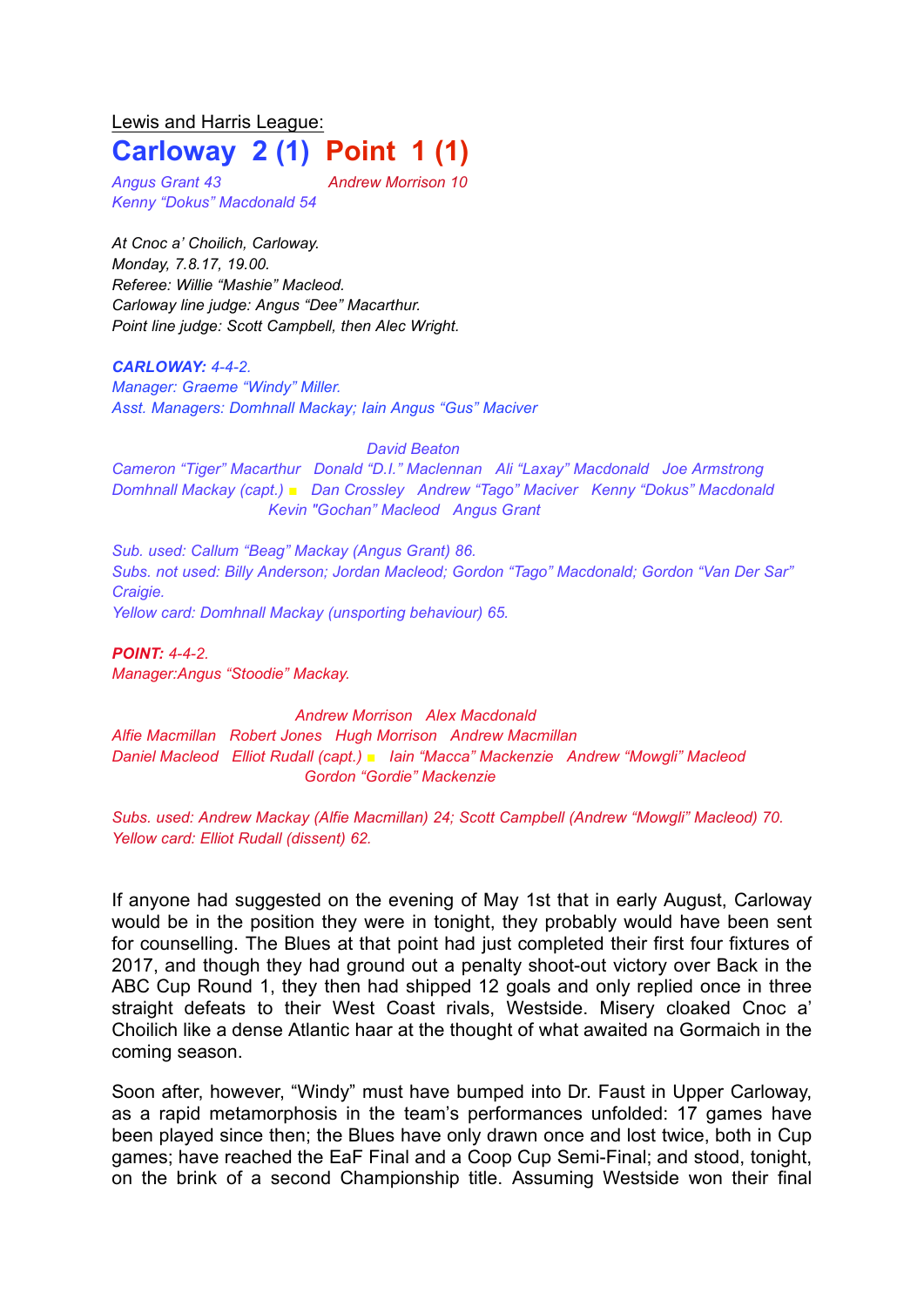three fixtures - away to Lochs, then home to Ness and Back - our heroes would be required to win at least once more in the League: tonight, or in their final two games at Goathill, versus Athletic and United in turn.

Tonight was the night to fulfil this promise; any squad member overcome by the emotion of the occasion or doubtful that they could contribute was at liberty to walk away and take up carpet bowls. None did. It's astonishing how quickly injuries or other calls on one's time disappear when you have the chance of selection for such a major event; a chance to say, "*I was there! I made it happen!*"

Of course, there was a small obstacle to be overcome before the coronation: like, the opposition, a Point side who probably thought on May 1st that they might be in the position that Carloway now occupied. They hadn't simply arrived to applaud the victors off the field. If they could spoil the party, they would, though in their three meetings this season, Carloway had emerged victors each time: 2-0 in the reverse League fixture at Garrabost in mid-May, and 2-1 (h) and 5-2 (a) in the EaF last month.

Those score-lines don't tell the full story, of course. Apart from the latter part of the Second Leg in the EaF, these games didn't just fall into the Blues' lap, but involved draining wars of attrition against a dogged foe, impelled forward by the David Haytype runs of Angus Macdonald and elusive creativity of Ally "Wally" Maciver. No doubt the boys in blue noted with glee the injured Macdonald watching tonight from the side-lines and the absence of "Wally". Overall, it was a much-changed Rudhach team who took the field: ex-Blue, Gordon "Gordie" Mackenzie, took over in goal from Ally Lamont, stopper Alasdair Gillies was on holiday, and perennial *bêtes noires*, Andrew Murray and Stewart Munro, were absent. Less welcome was the return of force-of-nature, Elliott Rudall, in central defence beside veteran, Iain "Macca" Mackenzie; Andrew "Mowgli" Macleod (much-loved in the West !!!) at right-back, and super-*animateur*, Robert Jones, in central midfield, to the left of Hugh Morrison.

Unfortunately for the Blues, last Monday's two-goal man, Fraser "Frazmac" Macleod, was again off-island, and Ben Smith was unavailable, but Donald "D.I." Maclennan's suspension was not through yet, so the defence was unchanged; Domhnall Mackay and Kenny "Dokus" Macdonald had recovered from injury and joined Dan Crossley and Andrew "Tago" Maciver in an experienced midfield, while Kevin "Gochan" Macleod moved forward to partner goal-machine, Angus Grant, up front.

Conditions were perfect, the stage was set, but whether it was the weight of the occasion, the massive crowd of expectant Carlowegians roaring them on, or an aggressive, "*in-your-face*" approach from the Rudhachs, Carloway didn't hit the ground in their customary breakneck style, but struggled throughout a turgid opening 45 minutes to establish a *modus operandi,* a cohesive rhythm and fluency, against a Point side who were in no way in awe of what faced them.

The visitors edged a broken opening 10 minutes, gradually forcing the central battlefield further and further into the Carloway half and set the Champions-elect a real test in the 10th minute. A Point free-kick, on the corner of the box to Beaton's left, was curved in beautifully by Alex Macdonald to the far post, where the giant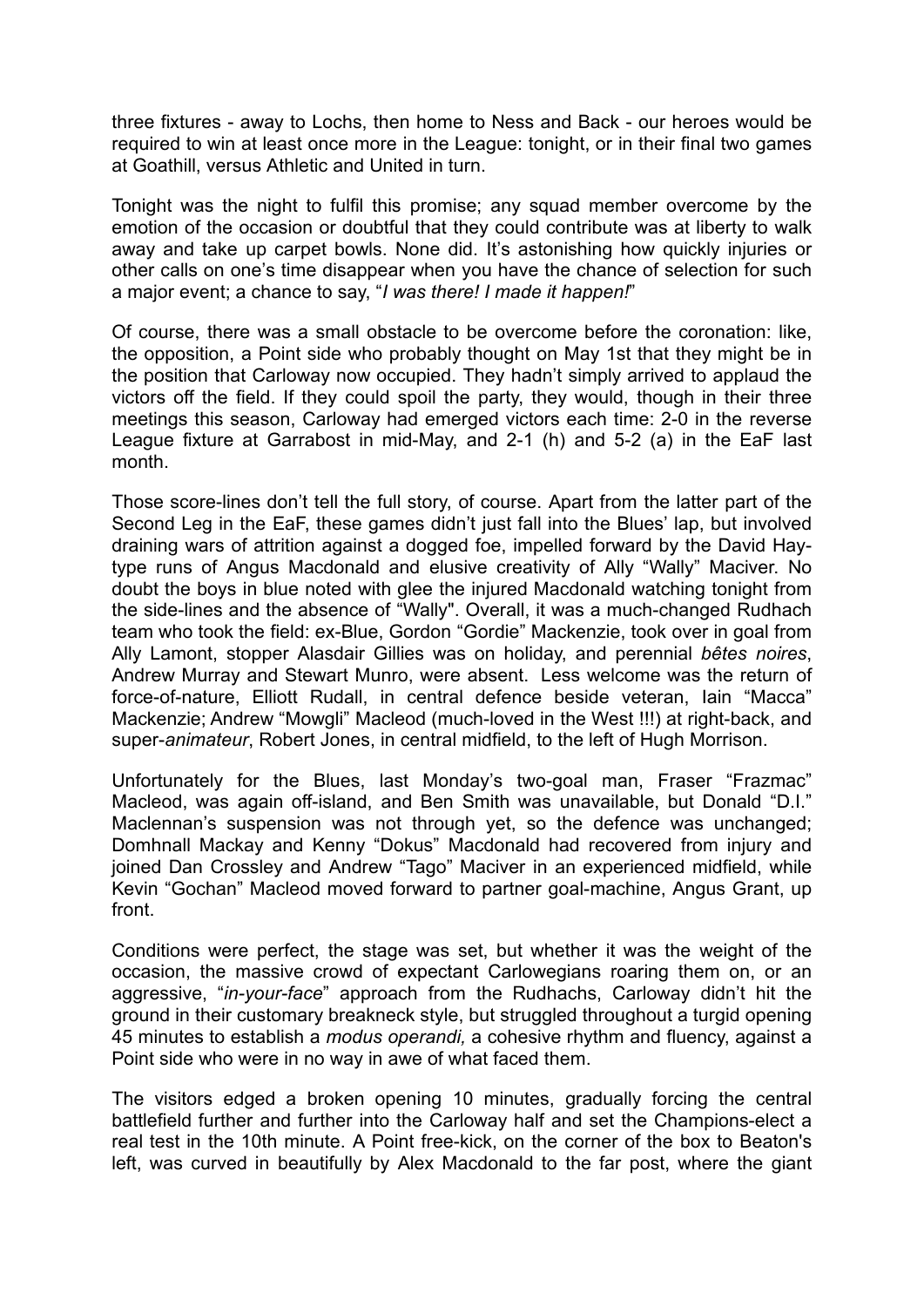figure of Rudall out-jumped the pack 12 metres out by the far post, to reverse-head diagonally to Beaton's left. Andrew Morrison was perfectly placed, unmarked, 6 metres from goal in the centre, to nod a simple header into an unguarded net (**0-1**).

Na Gormaich did not panic but attempted to spark up their traditional style of patient building from the back, through midfield, then the breaker wide or through/over the centre, but the engine simply would not fire. Lack of pace and control in the build-up caused them to repeatedly be caught in possession and/or lose the ball, and the defence was frequently stretched.

In 17 minutes Hugh Morrison, on the right, midway within the Blues' half, played square inwards to Jones who tried to find Andrew Morrison moving in front of him into the box. The ball rebounded outwards and Macdonald gathered it in the centre, moved leftwards, then smacked a flighted left-foot drive against the top of Beaton's right-hand junction of bar and post.

It was 24 minutes before "Gordie" had to stop checking his Facebook page and pay attention to proceedings, when Carloway gained a free-kick, 22 metres out to the right of goal, but Crossley's careful effort flew a metre wide of Point's left-hand post. Three minutes later "Gochan" received the ball on the right centre line from "Tiger" and raced forward diagonally past 1-2-3 opponents before slipping it forward to "Dokus", 24 metres from goal in the centre. "Dokus" performed his trademark one step right, then whipped round and sent a nasty daisy-cutter towards "Gordie's" right-hand corner. The surprised keeper was almost caught out but reacted brilliantly to throw himself rightwards and get his outstretched right-foot to the shot and send it whizzing away for a corner. "Dokus's" right-foot corner was met perfectly by "Gochan", 12 metres out in front on goal, but his header carried a foot over Point's right-hand bar.

As na Gormaich finally started to move more easily, the expected midfield battle between Mackay/Crossley/"Tago" and Jones/Morrison grew hectic, but in 36 minutes Jones once again broke the line with a classic Jimmy McIlroy to "Laxay's" left behind Armstrong for Andrew Macmillan to race on to. He burst forward to 20 metres from goal, on the right corner of the box, before letting loose a ferocious right-foot drive which was still rising when it passed over Cirbhig.

Then, suddenly, in 43 minutes, the Blues were on equal terms, a goal which did not depend on any patient build-up, but an enormous clearance straight downfield from Mackay, just inside his own box. It caught the Rudhachs over-committed and as Grant and "Macca" jumped, then jostled for the ball, it broke loosely behind them and Grant managed to get behind the defender on his left and race into the right of the box. "Gordie" was out like a flash, but the young star took his time, looked up, then slotted it coolly to the helpless keeper's right and inside the far post (**1-1**).

Two minutes later it was almost two, when another through ball forward, this time from Crossley, led to a wrestling match between Rudall and Grant, and again the striker managed to wriggle his way rightwards and into the box. As "Gordie" came put, he chipped him neatly; the ball hit the underside of the bar, then bounced down on the line, and a thankful keeper grabbed it. However, because no advantage had been gained by Carloway, and the referee adjudged Rudall to have impeded Grant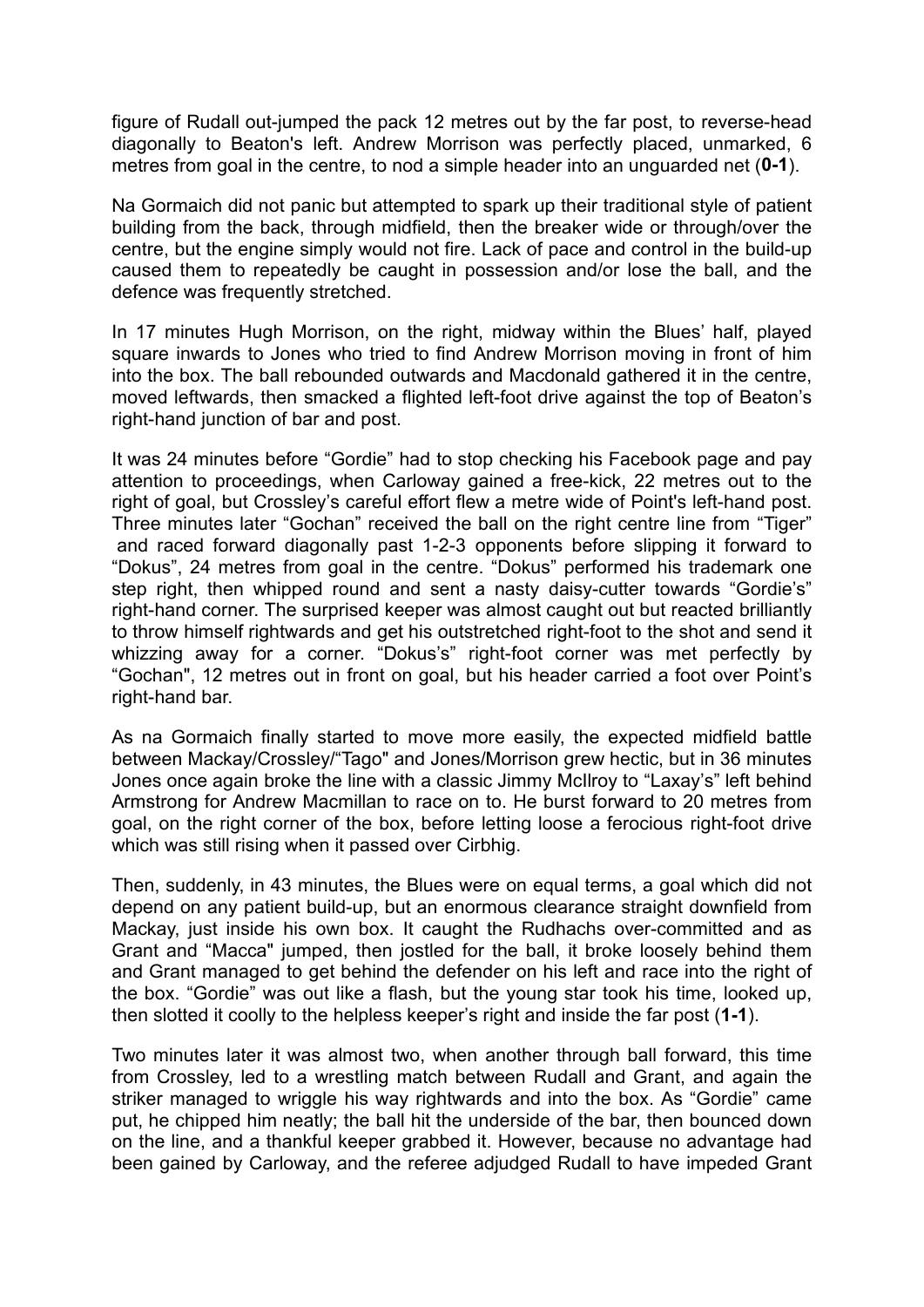originally, much to the Point players' consternation, he awarded a foul against them on the central edge of the box, but "Dokus's" effort hit the wall.

## **Half-time: Carloway 1 Point 1**

From a Carloway point of view, the final few minutes had been encouraging but the rest of their first-half display half had been dire. Even that might be too mild an epithet. Thankfully, the one Point failing had been an inability to create chances. What was wrong with the Blues? Slow on the ball; glacial build-up; constant loss of possession. There had been shades of this in the Athletic game: dreadful first half; but then a red-hot second half performance. Hopefully, this would happen here. Certainly the equalizer, deserved or otherwise, could not have come at a better time.

However, it very nearly got a whole lot worse again immediately, when "D.I.", covering a breaking ball on the right edge of his box, tried to flick it forward to "Tiger", moving down the right. But he miscued and hit the ball against Morrison, the ball rebounded back behind him, he slipped as he turned, and a very surprised striker moved in on goal. However, in his haste, he pulled his left-foot drive across goal and well-wide of the far post.

Seven minutes later Carloway found themselves in a lead which at one time seemed unlikely. "Tiger", who seemed to have discovered his inner Paul Breitner, played a neat one-two with Mackay before roaring diagonally inwards towards the centre of the Point box. He was crowded out as he attempted to force the ball through to Grant and the ball broke square right to "Gochan". His flick in broke off "Macca" and Rudall across the box and outwards, towards the Carloway left, and "Dokus", standing just outside the corner edge of the Rudhach box, reacted instinctively by swinging his right foot round high to crack the ball goalwards. The shot looked awkward as it hit into the ground then stotted violently at speed across the Point goal, but it carried just outside "Gordie's" desperately stretching left hand and just inside the far post (**2-1**).

This really opened up the game, but not in any enhanced, coherent form, as neither side seemed to bother picking up any one anymore, and for the final half-hour play raged from end to end. From the restart Jones broke free in the centre and sent a potential breaker to Macdonald, moving down the right. At the right edge of the box, he dummied Armstrong by cutting in along the line, but "Laxay" saw the approaching danger and managed to get a foot in to block his parting shot. In 61 minutes Mackay won the ball off Morrison on the central edge of his box, and picked out Grant beautifully with a high ball right to his toe, moving down the left into the Point half. He managed to evade two tackles, moving at pace inwards into the left of the Rudhach box but his left-foot drive carried well-wide of the far post.

Then, in the space of two minutes, two real escapes arrived for the Blues. In 66 minutes a Macdonald free-kick, 22 metres from the bye-line and out on Point's left touch-line, was flighted in beautifully towards the centre of goal. Morrison got in behind everyone and, 10 metres from goal in the centre, touched it onwards, but Beaton somehow knocked the ball on to his left, where the arriving "Mowgli" just failed to connect properly, low down, as the ball sped onwards beyond the far post. The ensuing corner led to another, on the far side, and when it came across, it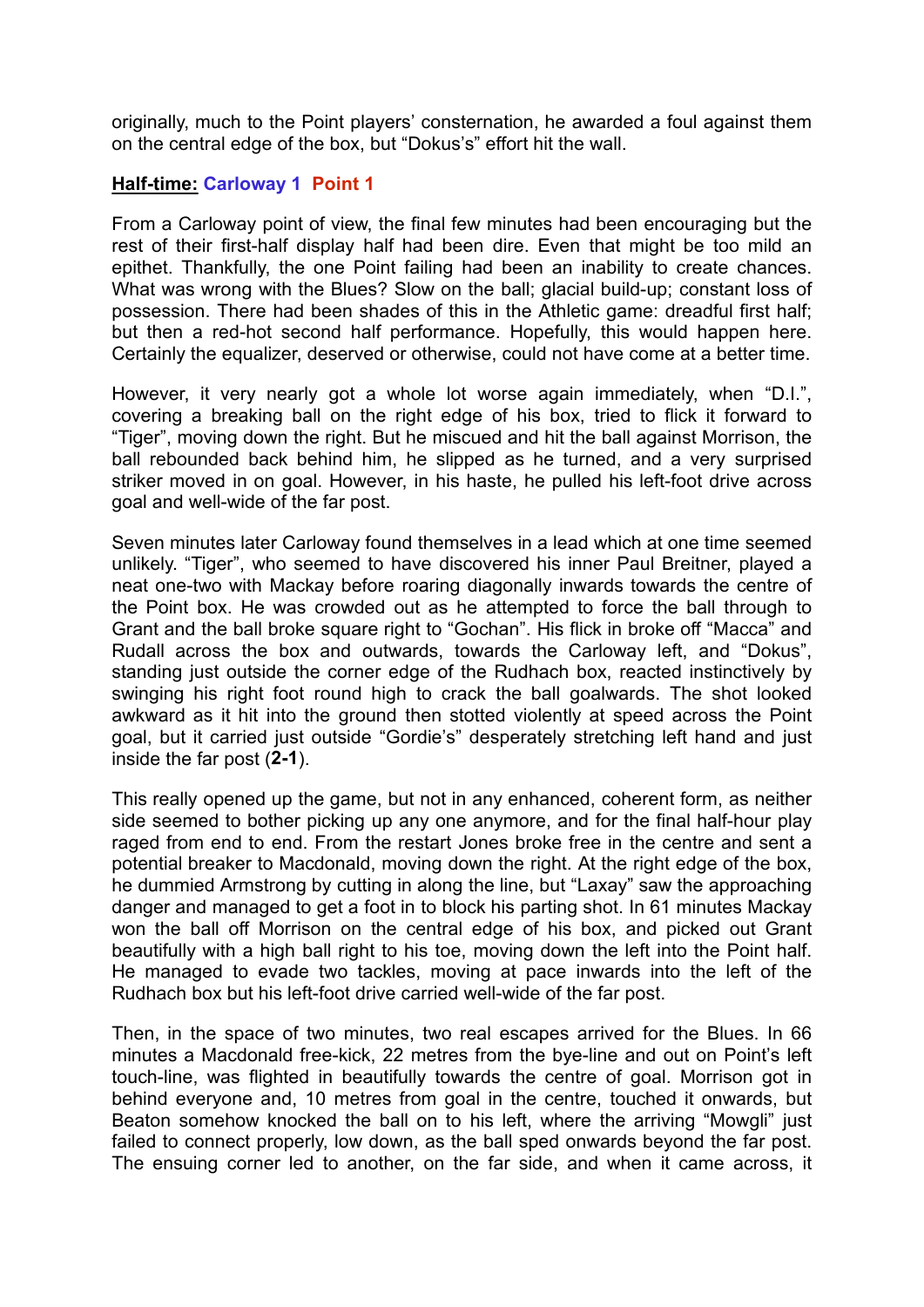cleared the central ruck and picked out perfectly the ominous figure of Rudall, 10 metres out by the far post, but the normally deadly finisher placed his strong header a foot outside Beaton's left-hand post. Whew!

The Carloway faithful were now more interested in their watches than the game, as the team faced the classic dilemma, "*Hold what we have, or go for the clincher*?" In 70 minutes Crossley, in the centre circle, played the ball diagonally forward to "Gochan", breaking right. Midway within the Point half, he moved the ball on to Grant, moving off Macleod into the right of the box, but his strong, low clip whipped across "Gordie" and two metres wide of the far post. In 78 minutes Mackay found "Tago" thundering down the right touch-line. From the bye-line, he thumped across a high cross which was helped onwards by Rudall towards the far corner, where it was gathered by "Dokus". He cut backwards, then managed to trick himself back inwards past "Mowgli" along the bye-line, but a combination of "Macca" and "Gordie" contrived to beat away his low drive by the near post.

Three minutes later Carloway thought it was all over; the chance to finish it had arrived. Mackay and Crossley combined in the centre to send "Tago" charging towards the right of the Point box. Just on the line, he was sent crashing by Macleod. The crowd roared, "*Penalty!*", but the referee pointed to a spot an inch outside the area, and was instantly surrounded by players, each with their own opinion. It was the old chestnut: "Tago" had definitely gone down in the area, but where was he actually fouled? Grant sent the free-kick a foot over the bar. Moments later he was sent through on the right, on the end of a glorious Crossley breaker, but "Gordie" raced out to block for another corner.

And then, just as Kenny "Flip" was checking his notes for his congratulatory speech for the trophy presentation, there came two heart-stopping moments for the diehards. A Jones break on the Carloway left saw him slip the ball to Macdonald on the touch-line, and he lifted a beautiful curler into the Carloway box. In a mad scramble in front of Beaton, the ball broke back and forth off a number of players to Morrison, 12 metres out to the right of goal, and his instant rising cracker seemed to be touched upwards by Beaton, crashed off the face of the bar, went straight up, then down to the left, and was then booted downfield by Armstrong.

Immediately Point attacked again and gained a foul on their left, midway within the Carloway half. The box was packed as Macdonald sent in another expert curler, this time behind the retreating line. A crash of bodies resulted in "Tago" knocking the ball to Beaton's right and into the corner of the net. The Point players started celebrating their equalizer. Then they saw the referee indicating he had blown for offside before the ball had reached the box. The communal sigh of relief must have been heard in Inverness.

## **Full-time: Carloway 2 (1) Point 1 (1)**

Watching Carloway is an ageing process, a true test of character. Goodness knows what strain the players are under competing in such a game. Hopefully, adrenalin swamps this anxiety. The Blues did have back-up chances, of course, if they had lost tonight, but the pressure would have been doubled in the Athletic match, doubled yet again if victory was necessary against United. Ask the Point players